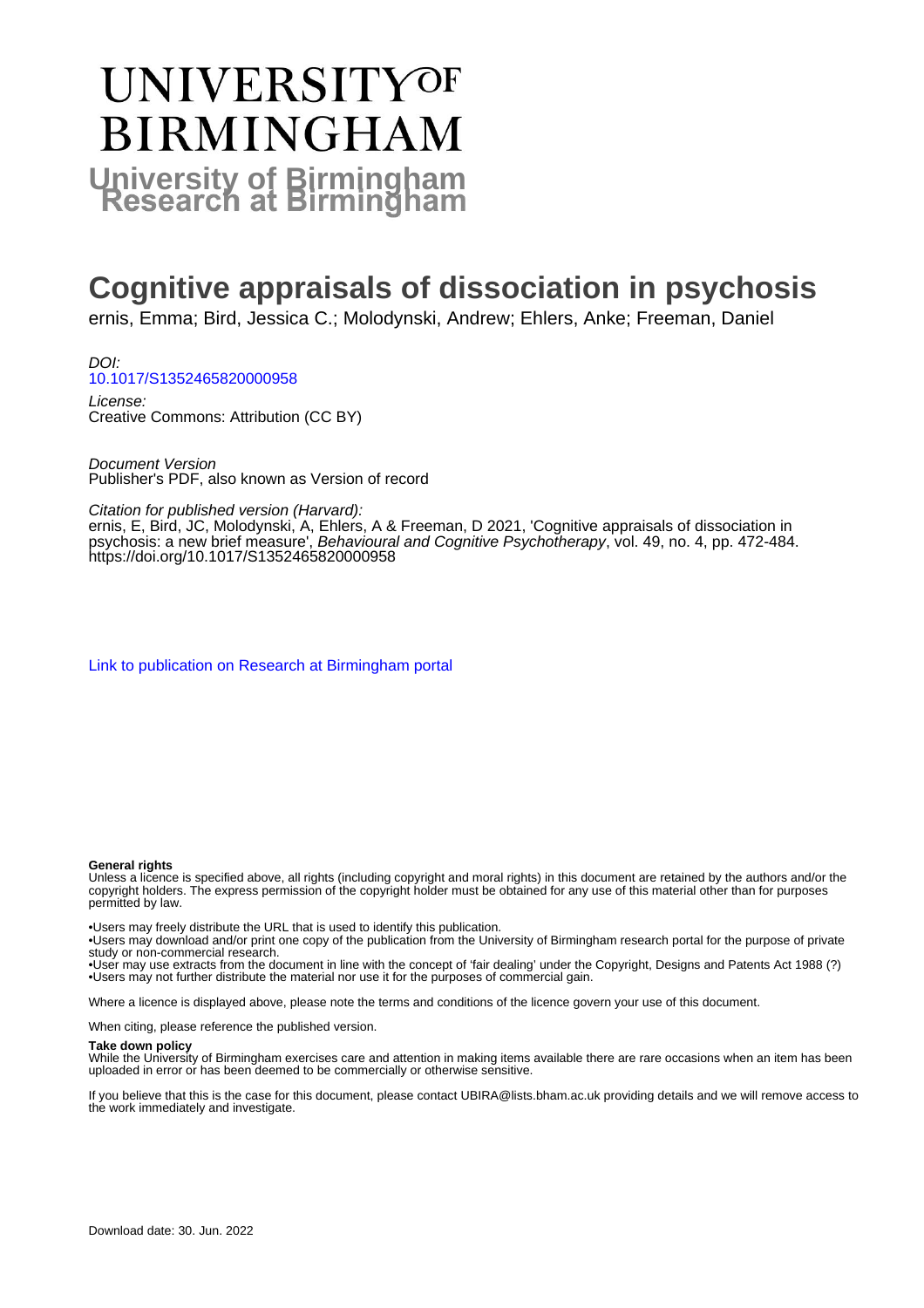# MAIN



# Cognitive appraisals of dissociation in psychosis: a new brief measure

Emma Černis<sup>1,</sup>\*<sup>®</sup>, Jessica C. Bird<sup>1</sup>, Andrew Molodynski<sup>2</sup>, Anke Ehlers<sup>2,3</sup>® and Daniel Freeman<sup>1,2</sup>

<sup>1</sup>Oxford Cognitive Approaches to Psychosis, Department of Psychiatry, University of Oxford, Oxford, UK, <sup>2</sup>Oxford Health NHS Foundation Trust, Oxford, UK and <sup>3</sup>Oxford Centre for Anxiety Disorders and Trauma, Department of Experimental Psychology, University of Oxford, Oxford, UK

\*Corresponding author. Email: [emma.cernis@psych.ox.ac.uk](mailto:emma.cernis@psych.ox.ac.uk)

(Received 29 June 2020; revised 17 September 2020; accepted 20 November 2020; first published online 28 December 2020)

# Abstract

Background: Catastrophic cognitive appraisals, similar to those in anxiety disorders, are implicated in depersonalisation, a form of dissociation. No scales exist to measure appraisals of dissociative experiences. Dissociation is common in psychosis. Misinterpretations of dissociative experiences may maintain psychotic symptoms. Therefore, assessing appraisals in this context may be valuable.

Aims: The primary aim was to develop a measure of key appraisals of dissociation in psychosis. Secondary aims were to test the relationship between appraisals and psychotic experiences (paranoia and hallucinations), and determine whether appraisals explain additional variance in psychotic symptoms above dissociative symptoms.

Method: Fifty items were generated from transcripts of interviews with patients. The measure was developed and psychometrically validated via factor analysis of data from 9902 general population participants and 1026 patients with psychosis. Convergent validity, test–re-test reliability, and internal reliability were assessed. Regression analyses tested relationships with psychotic symptoms.

Results: A 13-item single-factor measure was developed. Factor analysis indicated good model fit  $[\chi^2(65) = 247.173$ , comparative fit index (CFI) = 0.960, root mean square error of approximation  $(RMSEA) = 0.052$ . The scale had good convergent validity with a rumination (non-clinical:  $r = 0.71$ ; clinical:  $r = 0.73$ ) and dissociation measure ( $r = 0.81$ ;  $r = 0.80$ ), high internal consistency ( $\alpha = 0.93$ ;  $\alpha = 0.93$ ), and excellent 1-week test-re-test reliability [intraclass correlation (ICC) = 0.90]. It explained variance in psychotic symptoms (paranoia: 36.4%; hallucinations: 35.0%), including additional variance compared with dissociation alone (paranoia: 5.3%; hallucinations: 2.3%).

Conclusions: The Cognitive Appraisals of Dissociation in Psychosis (CAD-P) measure is a psychometrically robust scale identifying appraisals of dissociative experiences in psychosis and is associated with the presence of psychotic experiences. It is likely to prove useful for clinical assessment and research.

Keywords: cognitive appraisals; dissociation; hallucinations; paranoia; psychosis

# **Introduction**

Dissociation is characterised by experiences of disconnection or alteration, such as feeling detached from one's own thoughts and emotions, finding one's own reflection unfamiliar, or seeing the world as 'flat' or unreal (Kennedy et al., 2013). Increasingly, dissociative experiences are being recognised as important transdiagnostic phenomena, occurring in diagnoses other than post-traumatic stress disorder (PTSD) (Lyssenko et al., [2018](#page-12-0)), and as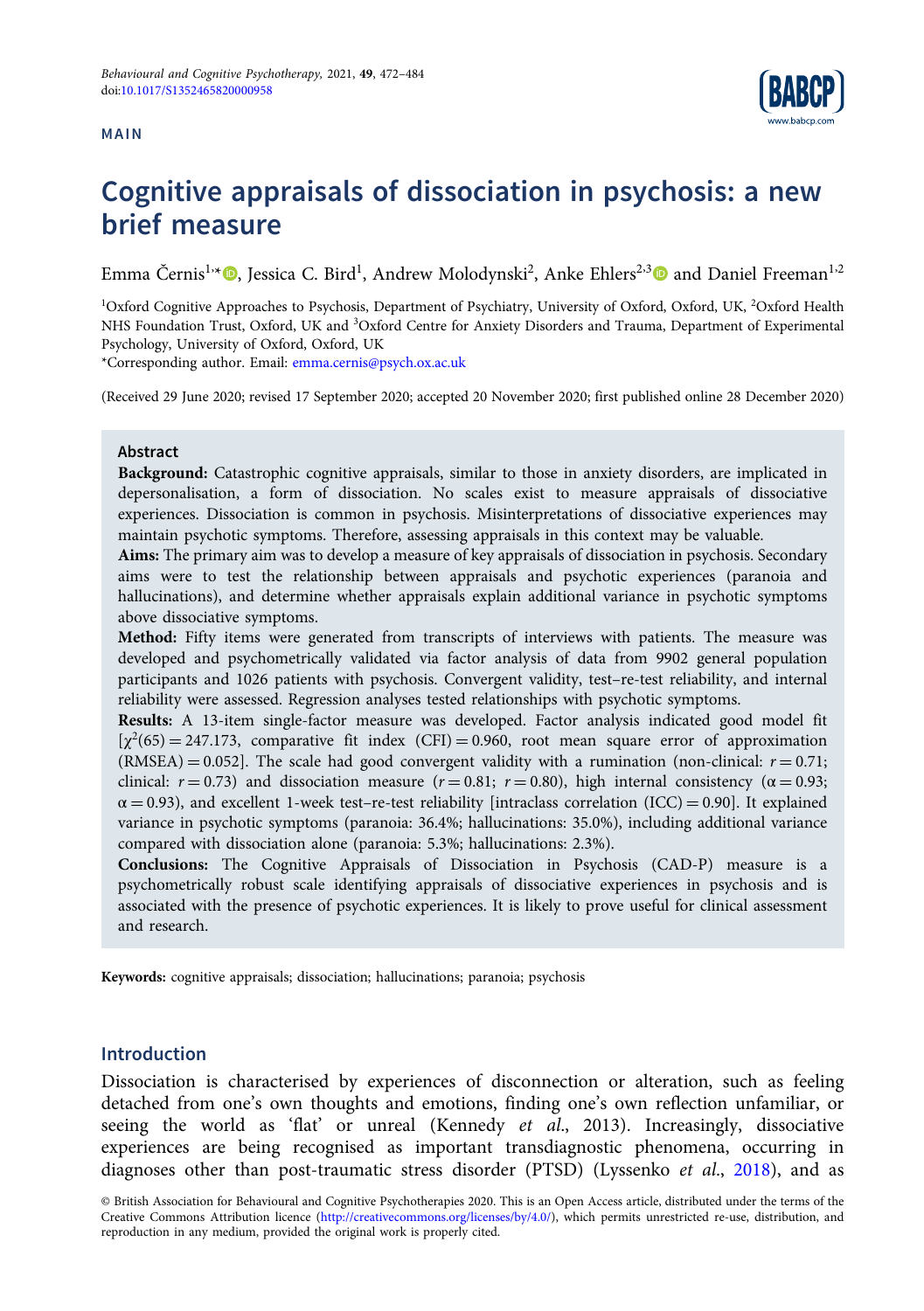important clinical phenomena in their own right. For example, research is demonstrating how such experiences are independently associated with distress and increased self-harm (Černis et al., [2019](#page-11-0)) and suicidality (Calati et al., [2017\)](#page-11-0). However, dissociation remains underrecognised by clinicians (Bailey and Brand, [2017](#page-11-0)).

Hunter and colleagues (2003) outline a cognitive model for the dissociative diagnosis of depersonalisation disorder (DPD), and Baker and colleagues (Baker et al., [2007\)](#page-11-0) propose a model for the dissociative experiences of 'depersonalisation and feelings of unreality'. Both models highlight the role of 'catastrophic attributions' for the dissociative experience as central to the occurrence of the disorder, in a manner similar to that found in anxiety disorders, and particularly panic disorder (Clark, [1999](#page-11-0)). As in panic disorder, Hunter and colleagues propose that the transient symptoms experienced in DPD are misinterpreted as indicative of impending catastrophe. In panic disorder, this may be heart palpitations being mistaken as a sign of imminent heart attack; whilst in DPD a feeling of detachment may be taken as a sign of becoming 'mad'. Cognitive appraisals of dissociative symptoms as dangerous therefore result in an increase in anxiety (further exacerbating the dissociative symptoms), and lead to behaviours intended to neutralise the threat, but which actually serve to heighten attention towards them - such as monitoring symptoms and increasing introspection (Hunter et al., [2003](#page-12-0)). In the course of empirically testing this model, Hunter *et al.*  $(2014)$  $(2014)$  $(2014)$  demonstrated that a DPD group were less likely than a non-clinical group to make normalising attributions when prompted to generate as many reasons in one minute why they might experience various DPD, anxiety and neutral symptoms. In a second task, the DPD group were found to endorse catastrophic appraisals about mental illness or brain dysfunction in a manner similar to an anxiety disorder (obsessive compulsive disorder or panic disorder) comparison group. Both these findings support the hypothesis that anxiety-like cognitive appraisals may be important in this form of dissociation: however, they do not identify cognitive appraisals that are specific to dissociative experiences.

Dissociation may be particularly common in psychosis (Renard *et al.*, [2017](#page-12-0)). Based on patient reports, we have characterised dissociation in this context as taking the form of an unanticipated subjective experience of anomaly (felt sense of anomaly, FSA), which may include experiences of disconnection, unfamiliarity and unreality (Černis et al., [2020](#page-11-0)). Consideration of dissociation may be important in psychosis research given the 'robust and well-replicated' associations between dissociation and psychotic symptoms (Longden et al., [2020](#page-12-0)), and suggestions that anomalous experiences – such as dissociation – may contribute to the development and maintenance of psychotic symptoms (Freeman,  $2016$ ; Garety et al., [2001](#page-12-0)). Consistent with the depersonalisation literature, anxiety processes have also been implicated in dissociation in this context (Černis et al., [2014;](#page-11-0) Freeman et al., [2013](#page-12-0)). However, to date, there has been no research into the cognitive appraisals that may be important in the maintenance of dissociation.

Clinicians can elicit in assessment appraisals of dissociation, but this process can be greatly aided by a questionnaire of key appraisals tested in large populations. It is also the case that before research can investigate the role of cognitive appraisals, a method for eliciting and measuring them is required. The objective of this study, therefore, was to develop a measure of key cognitive appraisals of dissociative experiences arising in the context of psychosis to aid clinicians and researchers in the detection, assessment and treatment of dissociation.

# Part 1: Development of the measure with a general population sample **Method**

# Procedure and participants

The design was an online cross-sectional self-report questionnaire study. Participants were recruited via social media, the majority via Facebook advertisements. The advertisements were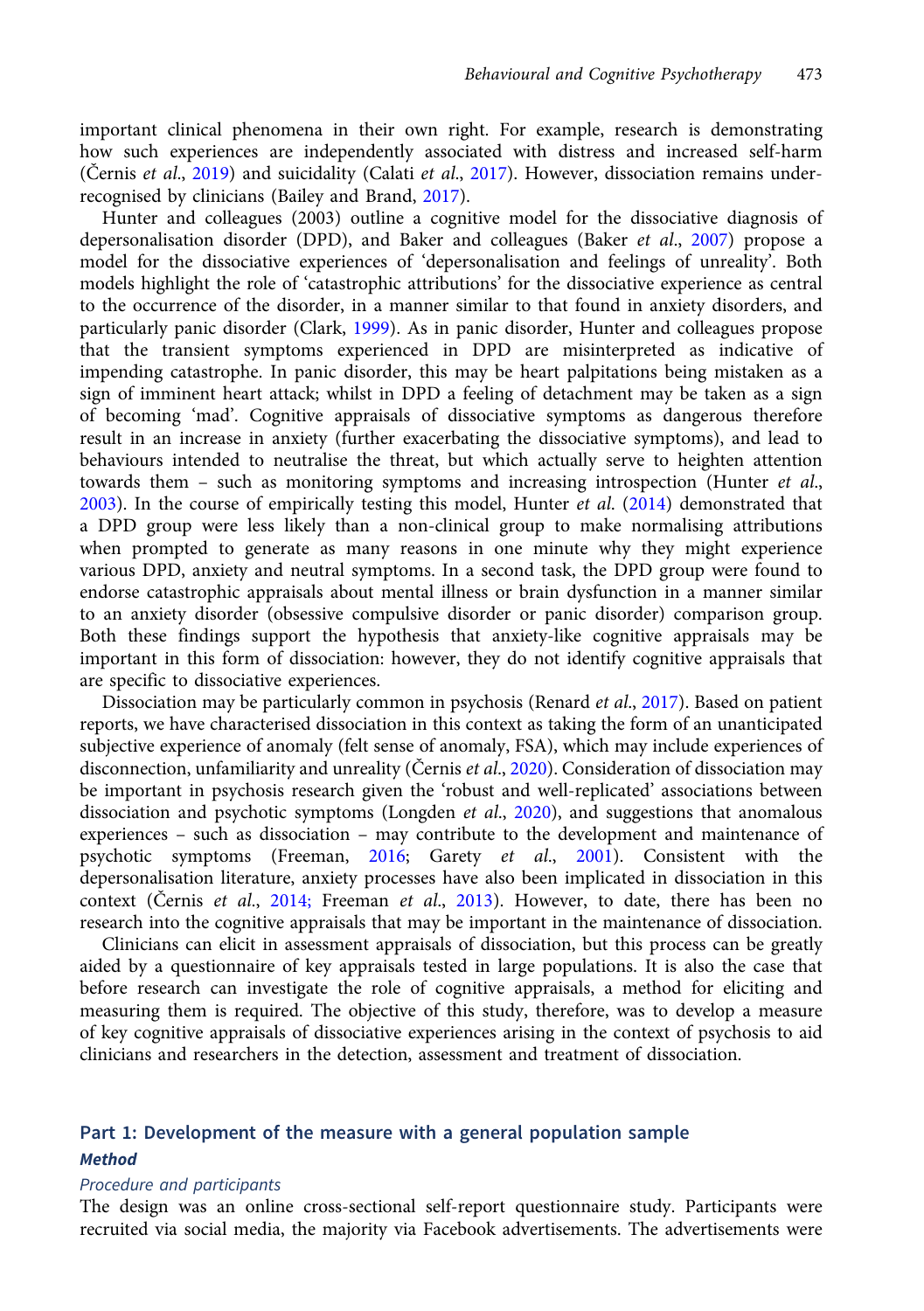titled 'Understanding Dissociative Experiences' and stated that researchers were seeking participants to 'to complete questionnaires about different kinds of thoughts', and that they need not have experienced dissociation to take part. The information sheet described dissociation as a range of experiences 'where people describe feeling "strange" or "disconnected" – they might feel like they are "spacing out", feel "unreal" or feel emotionally detached from the world'. Inclusion criteria were deliberately broad: any adult (age 18 years or over), usually resident in the United Kingdom (UK). There were no exclusion criteria.

All responses were collected via online surveys using Qualtrics (2018). The survey landing page contained the participant information sheet and statements regarding informed consent (British Psychological Society, [2017](#page-11-0)). Surveys were accessible on desktop and mobile web browsers. Incomplete surveys were retrieved automatically after a week of non-activity and added to the dataset.

There were three phases of data collection. Data collection for Phase 1 (full item pool) ran from 11 to 21 January 2019; and for Phase 2 (refined item pool) from 30 January to 26 February 2019. Phase 3 (test–re-test) data were collected from a subsample of Phase 2 participants between 5 and 23 April 2019. Following the removal of cases with high levels of missing data in the item pool (greater than 20% missing), sample sizes for the three phases were  $n = 1615$ ,  $n = 8287$  and  $n = 140$ , respectively. For all samples, the majority of participants were White (>94.00%) and female ( $\geq 80.00\%$ ). The mean ages of the samples were 49.94 (SD = 14.40), 45.84 (SD = 14.86) and 46.69 years  $(SD = 15.27)$  $(SD = 15.27)$  $(SD = 15.27)$ , respectively. See Table 1 for full demographic details.

### **Measures**

Fifty items about cognitive appraisals of dissociation (e.g. 'this might last forever') were developed by the lead author from transcripts of interviews carried out for a qualitative study (Černis *et al.*, [2020\)](#page-11-0). In this qualitative study, 12 NHS patients with psychosis diagnoses and experience of dissociation were asked directly what thoughts they had in response to dissociation. Nine of the 12 patients scored within the range expected for dissociative disorders on the Dissociative Experiences Scale (Carlson and Putnam, [1993](#page-11-0)), with the mean score of  $36.91$  (SD = 20.00) indicating high levels of currently experienced dissociation within the group (Černis et al., [2020\)](#page-11-0).

Participants in the online study rated the 50 items (see Supplementary material) for the past two weeks on a Likert scale from '0, never' to '4, always' with the instruction 'please rate how often you think the following when you are feeling strange, disconnected, unreal or "dissociated"'. Participants were prompted to answer to the best of their ability, and only to rate sensations that they believed were not caused by a physical health condition (e.g. migraine).

As well as a refined selection of the new items, participants in Phase 2 also completed two further measures, as follows.

Perseverative Thinking Questionnaire (PTQ; Ehring et al., [2011\)](#page-12-0). This measure was included to enable the assessment of the new measure's convergent validity. Without an existing measure of cognitive appraisals of dissociation available for comparison, a measure of proneness to more general ruminative negative thinking was judged to be an appropriate alternative. Indeed, Hunter et al. [\(2003\)](#page-12-0) implicate 'compulsive self-scrutiny' (p. 1459) in the maintenance of depersonalisation, suggesting a negative and ruminative quality to the cognitive processes involved in this form of dissociation.

The PTQ is a 15-item scale assessing trait ruminative negative thinking, such as 'I keep thinking about the same issues all the time'. Items are rated from '0, never' to '4, almost always' and refer to how the respondent 'typically think[s] about negative experiences or problems'. The range of this scale is 0 to 60. Higher scores indicate greater severity of trait negative ruminative thinking.

In the Phase 2 group ( $n = 8287$ ), the Cronbach's alpha for the PTQ was 0.97 and model fit for a one-factor 15 item scale structure was adequate for the large sample size  $[\chi^2 = 8099.36, d.f. = 90,$  $p < 0.001$ , comparative fit index (CFI) = 0.907, Tucker–Lewis index (TLI) = 0.892, root mean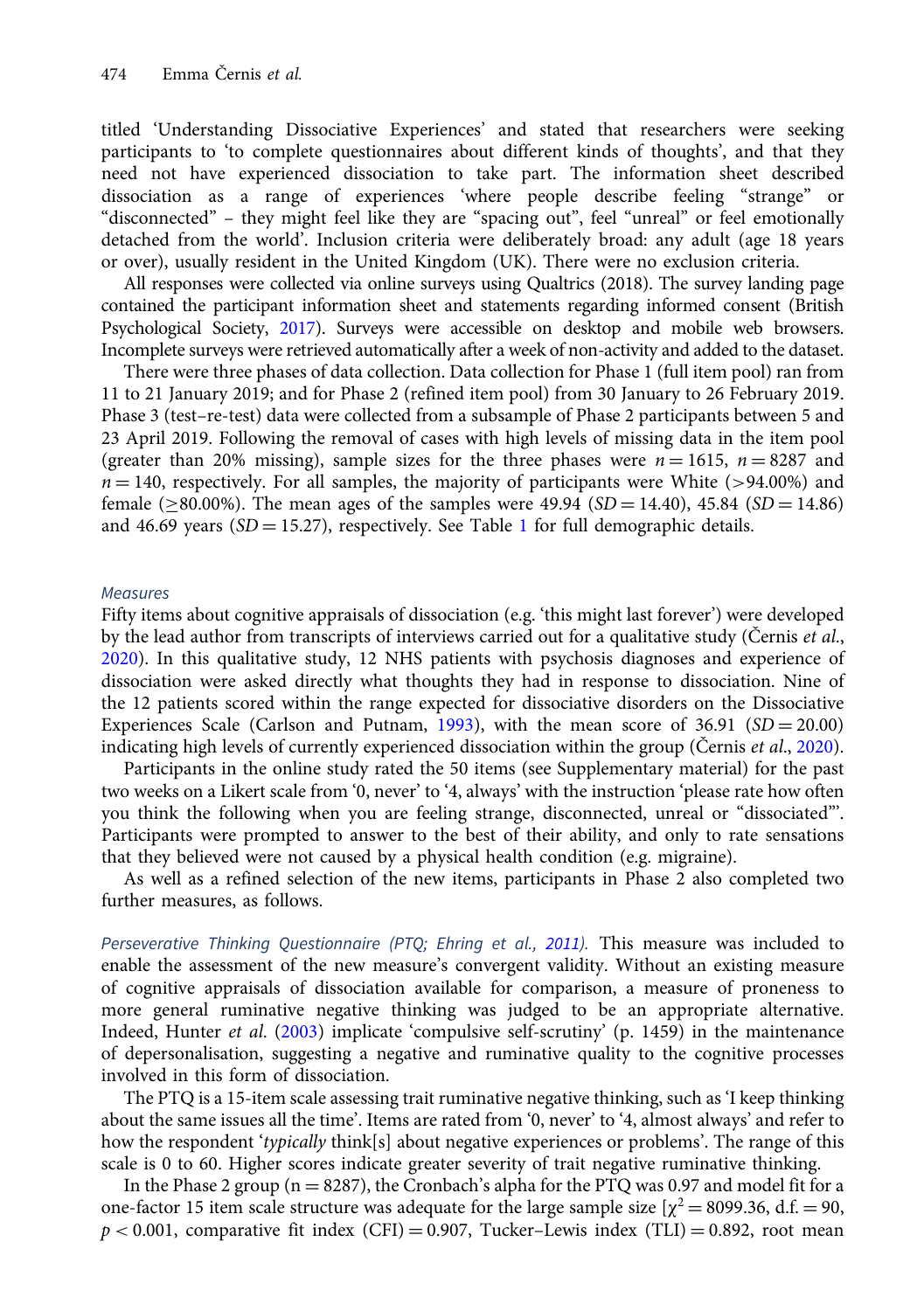<span id="page-4-0"></span>Table 1. Demographic data and descriptive statistics for all groups

| Participant group                                                |                                                                                                                             | Phase 1                                                              | Phase 2                                                                | Test-re-test (subset of Phase 2)                                | Clinical                                                                               |
|------------------------------------------------------------------|-----------------------------------------------------------------------------------------------------------------------------|----------------------------------------------------------------------|------------------------------------------------------------------------|-----------------------------------------------------------------|----------------------------------------------------------------------------------------|
| N<br>Age<br>Mean (SD)                                            |                                                                                                                             | 1615<br>49.94 (14.40)                                                | 8287<br>45.84 (14.86)                                                  | 140<br>46.69 (15.27)                                            | 1026<br>41.49 (12.29)                                                                  |
| Gender<br>n(%)                                                   | Female:<br>Male:<br>Other:                                                                                                  | 1433 (88.73%)<br>142 (8.79%)<br>35 (2.17%)                           | 7103 (85.71%)<br>962 (11.61%)<br>165 (1.99%)                           | 112 (80.00%)<br>20 (14.29%)<br>6(4.29%)                         | 300 (29.24%)<br>717 (69.88%)<br>$5(0.49\%)$                                            |
| <b>Ethnicity</b><br>n(%)                                         | White (any):<br>Mixed/multiple:<br>Asian (any):<br>Black (any):<br>Other:                                                   | 1551 (96.04%)<br>25 (1.55%)<br>12 (0.74%)<br>$3(0.19\%)$<br>6(0.37%) | 7866 (94.92%)<br>175 (2.11%)<br>80 (0.97%)<br>20 (0.24%)<br>38 (0.46%) | 133 (95.00%)<br>$3(2.14\%)$<br>2(1.43%)<br>$0(0\%)$<br>$0(0\%)$ | 687 (66.96%)<br>43 (4.19%)<br>98 (9.55%)<br>175 (17.06%)<br>17 (1.66%)                 |
| <b>Measure</b><br>Mean (SD)                                      | CAD-P<br>ČEFSA<br><b>PTQ</b>                                                                                                | $19.05*$ (10.70)                                                     | 16.58 (11.79)<br>41.76 (26.14)<br>34.97 (13.83)                        | Week 1: 20.12 (10.69)<br>Week 2: 19.87 (11.17)                  | 18.70 (13.35)<br>39.65 (30.51)<br>30.32 (16.38)                                        |
| Have you ever experienced<br>mental health difficulties?<br>n(%) | Yes<br><b>No</b>                                                                                                            | 1222 (75.67%)<br>360 (22.29%)                                        | 6584 (79.45%)<br>1557 (18.79%)                                         |                                                                 |                                                                                        |
| If 'yes', are these ongoing?<br>n(%)                             | Yes<br>886 (72.50%)<br><b>No</b><br>312 (25.53%)                                                                            |                                                                      | 4919 (74.71%)<br>1520 (23.09%)                                         |                                                                 |                                                                                        |
| Diagnosis $n$ (%)                                                | Schizophrenia<br>Schizoaffective<br>Delusional disorder<br>Psychotic disorder NOS**<br>First episode psychosis<br>Other SSD |                                                                      |                                                                        |                                                                 | 662 (64.52%)<br>153 (14.91%)<br>14 (1.36%)<br>69 (6.73%)<br>105 (10.23%)<br>23 (2.24%) |

CAD-P Cognitive Appraisals of Dissociation in Psychosis

ČEFSA Černis Felt Sense of Anomaly scale

PTQ Perseverative Thinking Questionnaire SSD Schizophrenia Spectrum Disorder

\*Contains item 'I'<sup>m</sup> so lonely' which was later amended to 'I am all alone'

\*\*Not otherwise specified (NOS) also includes unspecified non-organic psychosis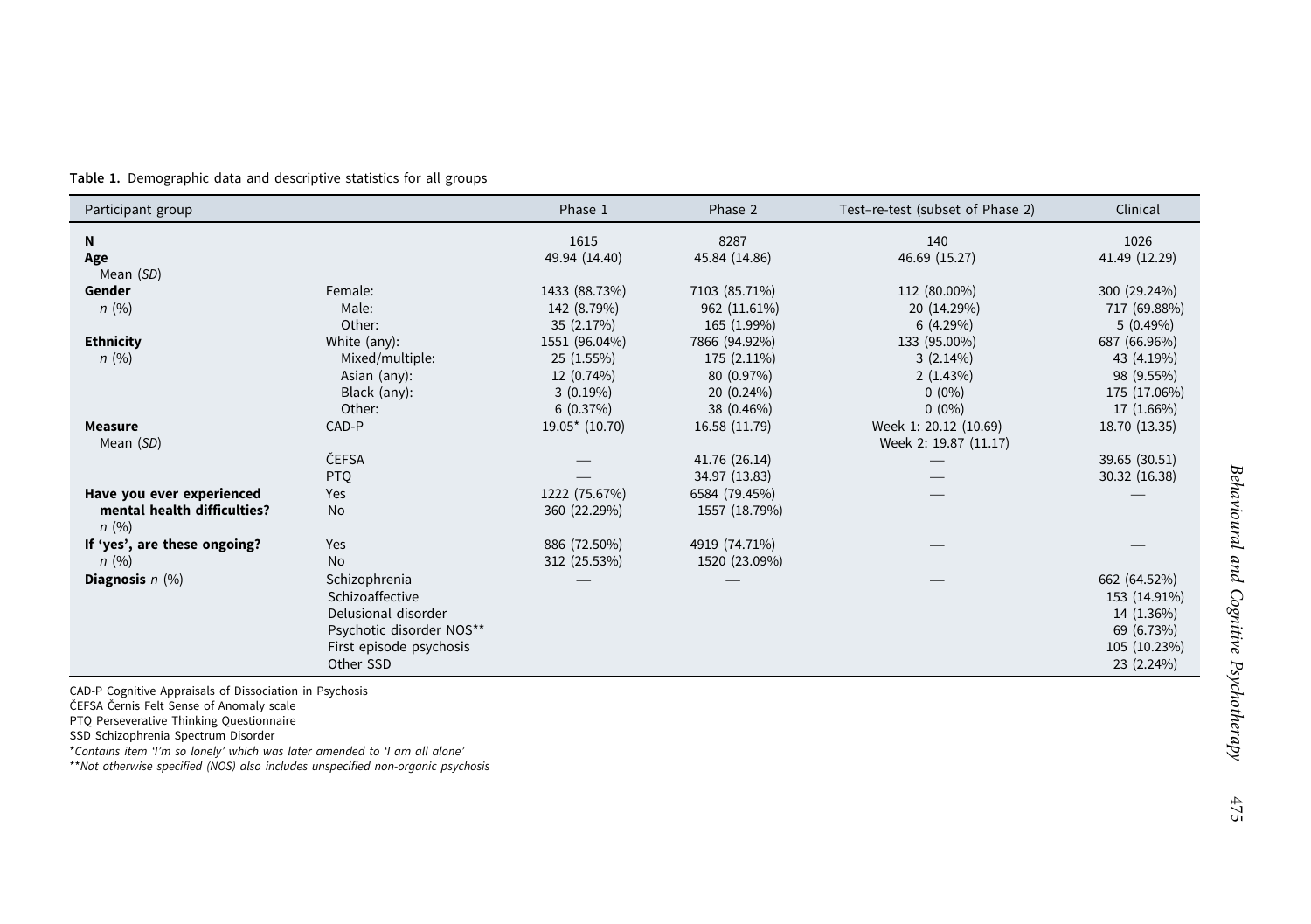square error of approximation  $(RMSEA) = 0.106$ , standardised root mean square residual  $(SRMR) = 0.037$ .

Černis Felt Sense of Anomaly (ČEFSA) scale (Černis et al., submitted). The ČEFSA is a 35-item scale assessing dissociative experiences taking the form of subjective experiences of strangeness (FSA). This includes items such as 'I don't fully experience emotions' and 'I feel like a stranger to myself' rated on a 5-point Likert scale from '0, never' to '4 always'. The range of this scale is 0 to 140 and rates the past 2 weeks. Higher scores indicate greater levels of FSA-type dissociative experiences. Model fit in the Phase 2 group for this scale's 7-factor 35-item structure was good  $(\gamma^2 = 14831.29, \quad d.f. = 539, \quad p < 0.001, \quad \text{CFI} = 0.920, \quad \text{TLI} = 0.911, \quad \text{RMSEA} = 0.057,$ d.f. = 539,  $p < 0.001$ , CFI = 0.920, TLI = 0.911, RMSEA = 0.057,  $SRMR = 0.048$ ), with a high Cronbach's alpha (0.97).

# Statistical analysis

Analyses were conducted in R, version 3.5.1 (R Core Team, [2018\)](#page-12-0) with packages psych (version 1.8.12; Revelle, [2018](#page-12-0)) and lavaan (version 0.6-3.1295; Rosseel, 2018). Exploratory factor analyses (EFA) with oblimin rotation and maximum likelihood estimator were carried out to assess the structure of items and refine the item pool by discarding poor-fitting items. Items were judged to fit poorly if they loaded weakly to a factor (less than 0.3), had commonalities less than 0.3, or loaded with similar strength onto multiple factors (loadings within 0.2). Note this latter criterion only applied during Phase 1, as Phase 2 analysis indicated a one-factor structure. The number of factors to extract was determined through parallel analysis and inspection of the scree plot.

The final measure model was assessed using confirmatory factor analysis (CFA) with MLR robust maximum likelihood estimator. The measure's psychometric properties were also assessed, including a test–re-test reliability statistic, which used the test–re-test phase data collected specifically for this purpose. Convergent validity with the ČEFSA and PTQ were also assessed via Pearson's correlation, and internal reliability using Cronbach's alpha. Test–re-test reliability was examined using the intraclass correlation (ICC) between Week 1 and Week 2 data collected specifically for this purpose (test–re-test group).

# Results

# Measure development

Phase 1. Confirming that factor analysis was appropriate for the general population group, Bartlett's test of sphericity was significant ( $\chi^2 = 51,166.67$ , d.f. = 1225,  $p < 0.001$ ) and the Kaiser–Meyer–Olkin test of sampling adequacy was high  $(KMO = 0.97)$ .

Following the criteria for removing poor-fitting items, and after removing items with inconsistent theoretical content (e.g. appraisals referring to oneself, rather than to dissociative experiences), EFA of Phase 1 data ( $n = 1615$ ) led to 27 of the original 50 items being discarded. Additionally, two items were re-worded at this stage to improve clarity of meaning (shown in Supplementary material): 'I'm so lonely' became 'I am all alone', and 'This must mean I'm not human' was re-worded to 'This must mean I'm an alien, ghost, or not human'.

*Phase 2.* In Phase 2, a new sample of general population respondents ( $n = 8287$ ) completed the refined pool of 23 items. Confirming that factor analysis was appropriate, Bartlett's test of sphericity was significant ( $\chi^2$  = 12,3890.00, d.f. = 253,  $p < 0.001$ ) and the Kaiser–Meyer–Olkin test of sampling adequacy was high ( $KMO = 0.97$ ). This sample was split using R's random sampling function into a development ( $n = 4143$ ) and validation ( $n = 4144$ ) sample for analysis.

In the development sample, the scree plot and parallel analysis tests indicated that a one-factor structure was the most appropriate fit for the data. Following factor analysis, a further six items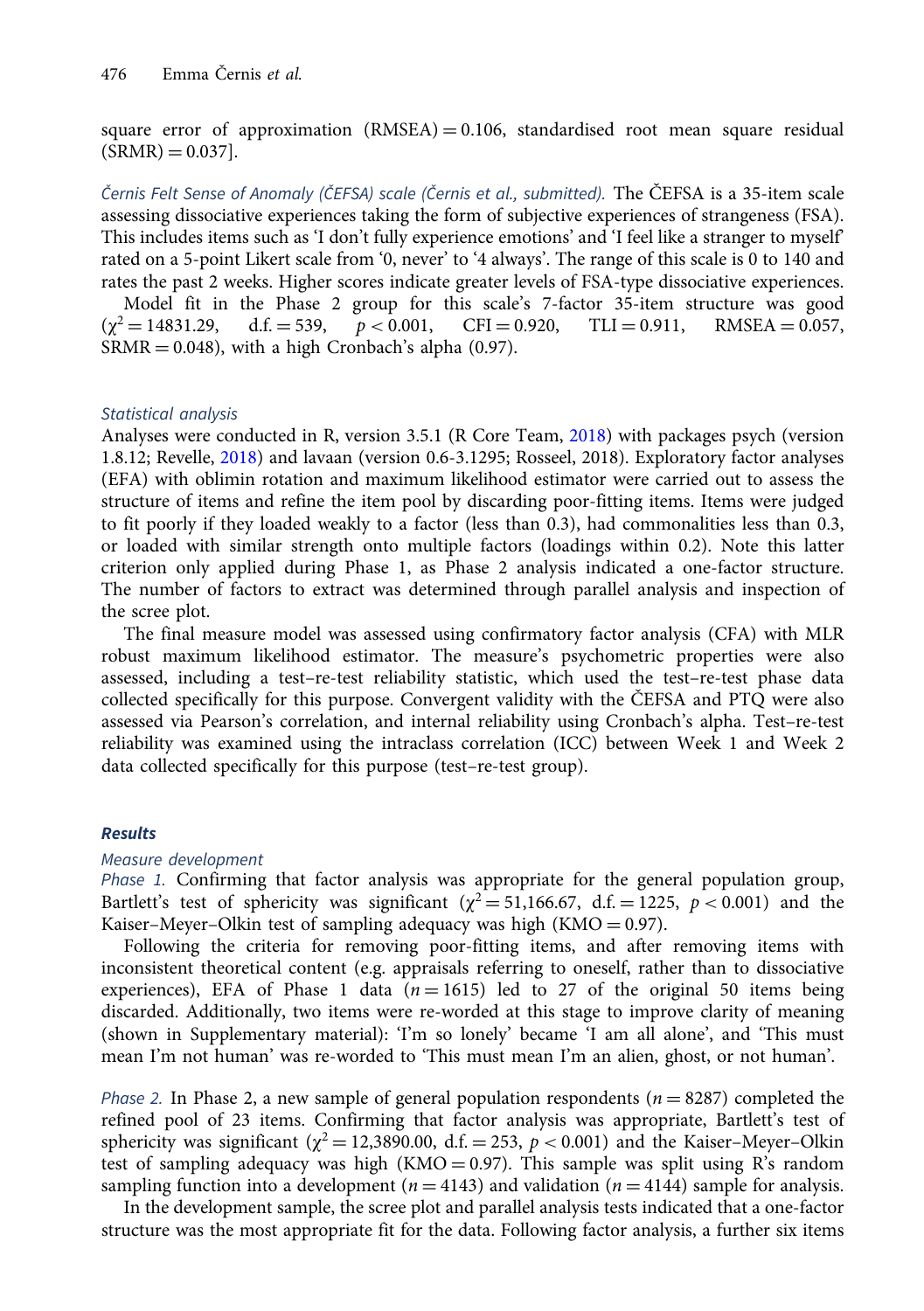|      |                                                | Participant group                                         |                          |  |
|------|------------------------------------------------|-----------------------------------------------------------|--------------------------|--|
| Item |                                                | Non-clinical (Phase 2, validation<br>sample) $(n = 4144)$ | Clinical<br>$(n = 1026)$ |  |
|      | I can't trust my own mind.                     | 0.78                                                      | 0.69                     |  |
|      | Someone has done something to me.              | 0.58                                                      | 0.64                     |  |
| 3    | Something is terribly wrong.                   | 0.78                                                      | 0.76                     |  |
| 4    | I'm losing my mind.                            | 0.82                                                      | 0.78                     |  |
| 5    | I'm not really 'me'.                           | 0.76                                                      | 0.77                     |  |
| 6    | I am all alone.                                | 0.71                                                      | 0.66                     |  |
|      | I don't look right to other people right now.  | 0.75                                                      | 0.71                     |  |
| 8    | I must be sick.                                | 0.76                                                      | 0.70                     |  |
| 9    | I'm not in the same world as everyone else.    | 0.65                                                      | 0.73                     |  |
| 10   | This is because I am evil.                     | 0.55                                                      | 0.58                     |  |
| 11   | Now I won't be able to do the things I wanted. | 0.72                                                      | 0.68                     |  |
| 12   | It's not me in control right now.              | 0.73                                                      | 0.74                     |  |
| 13   | This might last forever.                       | 0.73                                                      | 0.72                     |  |

<span id="page-6-0"></span>Table 2. Factor loadings for the final items of the measure for the non-clinical and clinical validation groups

were discarded for poor fit, and four items due to high correlated residuals with other items. The resulting 13-item one-factor model explained 52% of the variance.

CFA in the validation sample demonstrated a good fit for this model ( $\chi^2$  = 900.639, d.f. = 65,  $p < 0.001$ , CFI = 0.962, TLI = 0.955, RMSEA = 0.056, SRMR = 0.025). Factor loadings of the final items in this sample are shown in Table 2.

# Measure reliability and validity

The 13-item Cognitive Appraisals of Dissociation in Psychosis (CAD-P) measure had excellent internal consistency ( $n = 4144$ , Cronbach's  $\alpha = 0.93$ ). It was also found to have excellent oneweek test-re-test reliability  $[n = 140, ICC = 0.90, 95\%$  confidence interval  $(Cl) = 0.85-$ 0.94,  $p < 0.001$ ].

Furthermore, good convergent validity was found when tested by Pearson's correlation with the PTQ (Ehring *et al.*, [2011\)](#page-12-0) ( $n = 8287$ ,  $r = 0.71$ ,  $p < 0.001$ ), and with the ČEFSA (Černis *et al.*, submitted) ( $n = 8287$ ,  $r = 0.81$ ,  $p < 0.001$ ). As there was a significant difference between genders on the PTQ ( $p = 0.023$ ; females: mean = 34.97, SD = 13.85; males: mean = 33.85,  $SD = 13.96$ , convergent validity was also tested for females and males separately. Both indicated high correlation between the CAD-P and PTQ (females:  $n = 7103$ ,  $r = 0.71$ ,  $p < 0.001$ ; males:  $n = 962$ ,  $r = 0.72$ ,  $p < 0.001$ ).

# Part 2: Clinical validation

# **Method**

# Procedure and participants

The design was a cross-sectional self-report questionnaire study. The study was supported by the National Institute of Health Research (NIHR) Clinical Research Network (CRN). Participants were recruited by CRN research assistants and clinical studies officers embedded in clinical teams and Research and Development departments across 36 NHS trusts. Inclusion criteria were broad: any person (age 16 years or over), currently under the care of an NHS mental health service, with a diagnosis of non-affective psychosis, who was willing and able to give informed consent to participate. Exclusion criteria were: insufficient English language to complete the questionnaires with support, and an affective psychosis diagnosis (i.e. psychotic depression, bipolar disorder).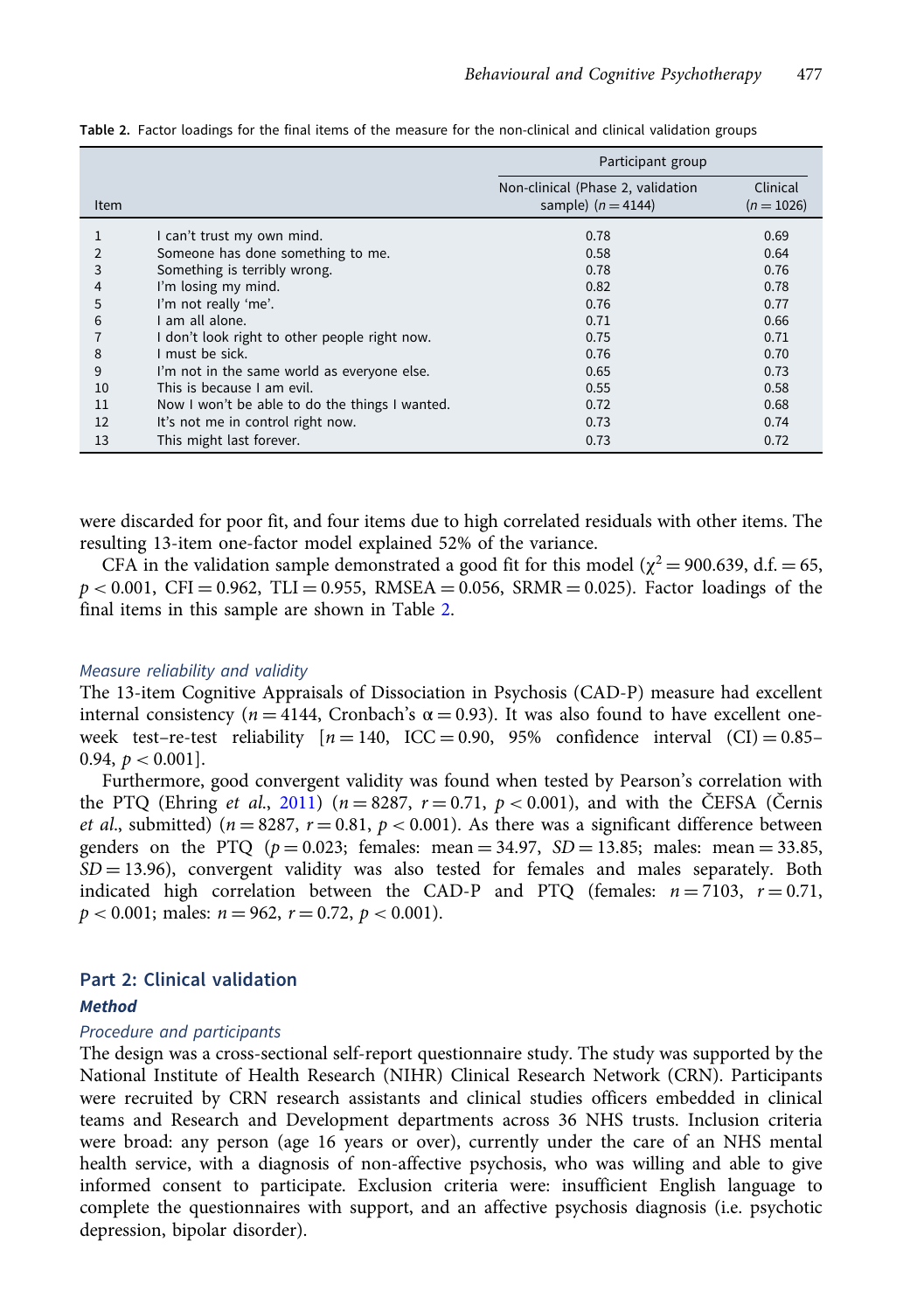Recruitment took place between 18 October 2019 and 19 March 2020. Datasets from 1038 participants were returned. For this analysis, only cases without high levels of missing data in the CAD-P measure (less than or equal to 20% missing) were retained for analysis. This resulted in a participant group of 1026 patients.

In this group, the majority of participants were White (66.96%), male (69.88%) and had a diagnosis of schizophrenia (64.52%). The mean age of the sample was 41.49 years  $(SD = 12.29)$  $(SD = 12.29)$  $(SD = 12.29)$ . See Table 1 for full demographic and descriptive details.

For the second part of the analysis, only cases without high levels of missing data (less than or equal to 20% missing) on the CAD-P, ČEFSA and the two psychosis symptom measures were retained. This resulted in a subgroup of  $n = 1015$ . The demographic details and descriptive statistics for this subgroup can be found in the Supplementary material.

# Measures

Participants answered the 13-item version of the CAD-P developed in Part 1 (see Appendix for the full scale), as well as the Perseverative Thinking Questionnaire (Ehring *et al.*, [2011](#page-12-0)) and the Černis Felt Sense of Anomaly (ČEFSA) scale (Černis et al., submitted), as described in Part 1. In this group ( $n = 1026$ ) both scales had good internal reliability (ČEFSA: Cronbach's alpha = 0.97; PTQ: 0.96) and good model fit (ČEFSA:  $\chi^2 = 1530.378$ , d.f. = 539, p < 0.001, CFI = 0.932, TLI = 0.925, RMSEA = 0.042, SRMR = 0.042; PTQ:  $\chi^2 = 450.929$ , d.f. = 90,  $p < 0.001$ ,  $CFI = 0.949$ ,  $TLI = 0.941$ ,  $RMSEA = 0.063$ ,  $SRMR = 0.029$ ). Participants also completed measures of paranoia and hallucinations, as follows.

Revised Green Paranoid Thoughts Scale (R-GPTS Persecution; Freeman et al., [2019\)](#page-12-0). The R-GPTS is a scale assessing paranoia via ideas of reference and persecution subscales. The persecution subscale of the R-GPTS was used in this study. This subscale consists of ten items (e.g. 'Certain individuals have had it in for me'), rated over the past month on a 5-point Likert scale from '0, not at all' to '4, totally'. Higher scores indicate higher levels of paranoia, with a score above 18 indicating 'severe' levels of perceived persecution.

In the clinical group ( $n = 1026$ ), the Cronbach's alpha for this scale was good (0.92), as was the model fit  $(\gamma^2 = 4007.887, d.f. = 45, p < 0.001, CFI = 0.968, TLI = 0.959, RMSEA = 0.060,$  $SRMR = 0.025$ ).

Specific Psychotic Experiences Questionnaire (SPEQ-H; Ronald et al., [2013](#page-12-0)). The SPEQ consists of four scales which each assess a key psychotic experience. The hallucinations scale (SPEQ-H) was used in this study. This asks respondents to rate how frequently they have recently had particular experiences (e.g. 'How often do you: hear noises or sounds when there is nothing about to explain them?') using a 6-point Likert scale ('0, not at all' to '5, daily'). Higher scores indicate higher levels of hallucinatory experiences. This scale was adapted to include two further items assessing voice hearing: 'How often do you ::: hear voices saying words or sentences when there is no one around that might account for it' and  $\ldots$  hear two or more unexplained voices talking to each other'. Indicating that the additional items are consistent with the original items, the Cronbach's alpha for the adapted SPEQ-H in this group  $(n = 1026)$  was high (0.93). Model fit for a single-factor scale structure was also adequate for a large sample size  $(\chi^2 = 711.491, d.f. = 44, p < 0.001, CFI = 0.831, TLI = 0.789,$  $RMSEA = 0.122$ ,  $SRMR = 0.065$ ).

# Statistical analysis

Analyses were conducted in R, version 3.6.3 (R Core Team, [2020\)](#page-12-0) with packages psych (version 1.9.12.31; Revelle, [2019](#page-12-0)) and lavaan (version 0.6-5; Rosseel et al., 2019).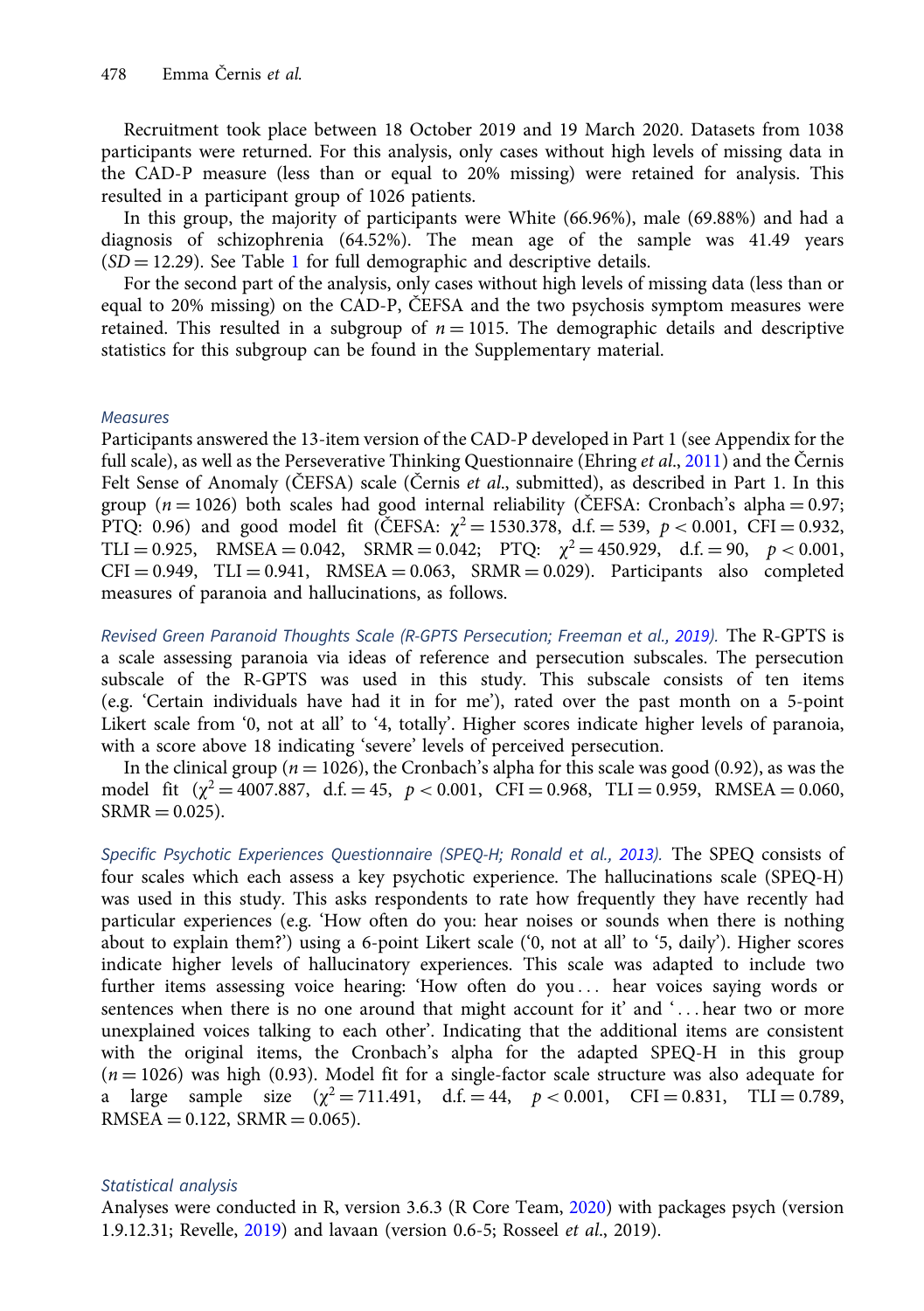#### Psychometric validation

The single factor model identified in Part 1 was assessed using CFA with MLR robust maximum likelihood estimator in the clinical subsample ( $n = 1007$ ). Convergent validity of the scale with the ČEFSA and PTQ were assessed via Pearson's correlation, and its internal reliability via Cronbach's alpha. Test–re-test data were not collected for this population.

## Relationship to psychosis variables

Additionally, to begin to demonstrate the value of the CAD-P measure in psychosis research, linear regression models were used to determine whether cognitive appraisals of dissociation explained more variance in psychotic symptoms (paranoia and hallucinations) than dissociative experiences alone.

Data from the subgroup of 1015 participants with low  $(\leq 20\%)$  missing data on the CAD-P, ČEFSA, R-GPTS and SPEQ-H were used for this analysis. Missing data for all four scales were imputed using the mice package (version 3.8.0; van Buuren and Groothuis-Oudshoorn, [2020\)](#page-12-0) in order to obtain total scores. Simple and multiple linear regression analyses were then carried out entering the ČEFSA and CAD-P measures as independent variables and the R-GPTS and SPEQ-H measures as dependent variables. As well as inspecting and comparing the estimates of each regression model, models were also formally tested for significant difference using ANOVA analyses.

# Results

# Psychometric validation

CFA in the clinical group indicated a single factor model had a good fit to the data ( $\chi^2 = 253.630$ , d.f.  $= 65, p < 0.001$ , CFI = 0.959, TLI = 0.950, RMSEA = 0.053, SRMR = 0.029). Factor loadings for the final items in this group are shown in Table [2](#page-6-0).

In this sample, the CAD-P had good internal consistency (Cronbach's  $\alpha = 0.93$ ) and good convergent validity with the ČEFSA (Černis *et al.*, submitted)  $(r=0.80, p < 0.001)$  and the PTQ (Ehring et al., [2011\)](#page-12-0) ( $r = 0.73$ ,  $p < 0.001$ ). As there was a significant difference between genders for the PTQ  $(t = 2.74, p = 0.006;$  females: mean = 32.57, SD = 16.98; males: mean  $= 29.36$ ,  $SD = 16.09$ ), convergent validity between the PTQ and CAD-P was also confirmed for females and males separately (females:  $r = 0.70$ ,  $p < 0.001$ ; males:  $r = 0.75$ ,  $p < 0.001$ ).

## Relationship to psychosis variables

Paranoia. With the R-GPTS Persecution scale as the dependent variable, simple regression analysis with the ČEFSA as the independent variable found that ČEFSA scores explained 34.3% of the variance in R-GPTS scores ( $\beta = 0.586$ , 95% CI: 0.566–0.606, p < 0.001). On its own, CAD-P explained 36.4% of the variance in R-GPTS ( $β = 0.604$ , 95% CI: 0.559– 0.649,  $p < 0.001$ ).

When both ČEFSA and CAD-P were entered as independent variables, the multiple regression model explained 39.6% of the variance in R-GPTS scores (ČEFSA:  $β = 0.291,95%$  CI: 0.260–0.322,  $p < 0.001$ ; CAD-P:  $\beta = 0.374$ , 95% CI: 0.303–0.446,  $p < 0.001$ ): an increase of 5.3% compared with ČEFSA alone. An ANOVA confirmed that this model was a significantly better fit to the data than either simple regression model ( $F = 53.72$ , d.f. = 1,  $p < 0.001$ ).

Hallucinations. A simple linear regression model with SPEQ-H as the dependent variable and ČEFSA as the independent variable explained 40.1% of the variance in SPEQ-H scores (β = 0.634, 95% CI: 0.609–0.659,  $p < 0.001$ ). A simple linear regression model with CAD-P as the independent variable explained 35.0% of the variance (β = 0.593, 95% CI: 0.532-0.653,  $p < 0.001$ ).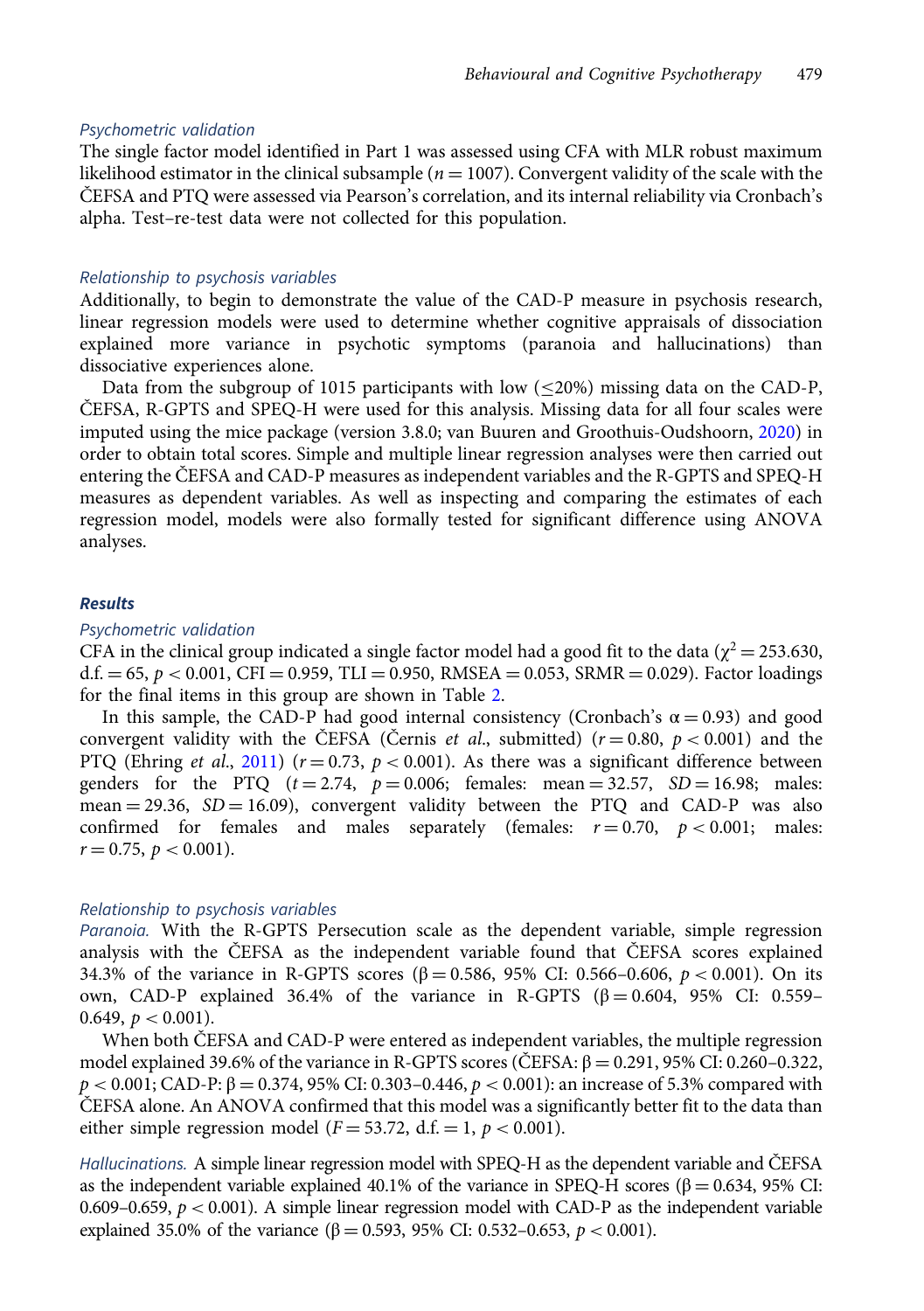Including both variables in a multiple regression model explained 42.4% of variance in SPEQ-H scores (ČEFSA: β = 0.441, 95% CI: 0.401–0.481,  $p < 0.001$ ; CAD-P: β = 0.245, 95% CI: 0.153– 0.337,  $p < 0.001$ ): an increase of 2.3% compared with the simple regression model of ČEFSA alone. An ANOVA found that the multiple regression model was a statistically significantly better fit to the data than either simple regression model ( $F = 129.28$ , d.f.  $= 1$ ,  $p < 0.001$ ).

# **Discussion**

To the authors' knowledge, this study – and its resulting measure – are the first to explicitly address cognitive appraisals of dissociative experiences in the context of psychosis. The measure identifies 13 key cognitive appraisals, all loading onto a single factor. A copy of the full scale can be found in the Appendix. The CAD-P scale has good psychometric properties in both non-clinical and clinical (psychosis) groups: the model-fit is robust, internal reliability is high, and convergent validity with related measures is also good. Where test–re-test reliability was assessed, this was also high for a 1-week interval. When added to regression models, the CAD-P explained additional variance in both paranoia and hallucinations scores in a clinical group, above and beyond that explained by a dissociation measure alone. In general, therefore, the novel scale appears to fulfil the study aim of providing a method for assessing cognitive appraisals relevant to dissociation in psychosis for clinical and research purposes.

Items of the CAD-P, such as 'I must be sick' and 'I'm losing my mind' are consistent with the proposed similarities between dissociation and anxiety appraisals (Baker *et al.*, [2007;](#page-11-0) Hunter *et al.*, [2003;](#page-12-0) Hunter et al., [2014](#page-12-0)). These appraisals reflect concerns about dissociative experiences being inherently dangerous, or a sign of imminent danger. However, this study also suggests that a number of other appraisals may be important to the experience of dissociation in psychosis. Items reflecting negative beliefs about self ('This is because I'm evil') and other people ('Someone has done something to me') reflect current understanding of beliefs common in patients experiencing high levels of paranoia (Collett et al., [2016](#page-12-0); Stopa et al., [2013\)](#page-12-0). Further, and of particular note, a number of items indicate concerns about control and ownership over oneself and one's actions ('I can't trust my own mind', 'I'm not really "me"' and 'It's not me in control right now'). Whilst maladaptive beliefs about control are a feature of a number of mental health disorders, these statements suggest that experiencing one's self and internal world as 'other' can directly lead people to doubt their autonomy and control. Following Maher ([1974\)](#page-12-0), who proposed that within a context of particular beliefs and cognitive biases, anomalous experiences 'demand explanation' which may culminate in the adoption of an explanatory delusional belief, it is understandable how the above appraisals might result in delusions of control or passive influence. It is interesting to note that these particular psychotic symptoms have been found to be more common in dissociative identity disorder than in psychosis patients (Laddis and Dell, [2012\)](#page-12-0). These items of the CAD-P, therefore, appear to capture concerns that are specific to the experience of dissociation, but which may be highly relevant to the 'fuzzy' boundary between dissociation and psychosis (Renard et al., [2017\)](#page-12-0). Further exploration of dissociation – and cognitive appraisals of such experiences – may therefore be particularly appropriate in clinically high-risk (CHR) or prodromal presentations. The broad range of items might be a strength of the CAD-P: clinicians may wish to use the scale initially to enquire further about which appraisals cause the most distress or are the most relevant to their client's specific circumstances. Subsequent treatment could then be tailored to these appraisals, for example, through the use of behavioural experiments in therapies following a cognitive behavioural approach.

Another strength of the CAD-P is its good psychometric properties in the non-clinical and clinical groups. Regarding convergent validity, it is promising that the CAD-P correlated highly in both samples with the PTQ (Ehring et al., [2011](#page-12-0)). The PTQ measures ruminative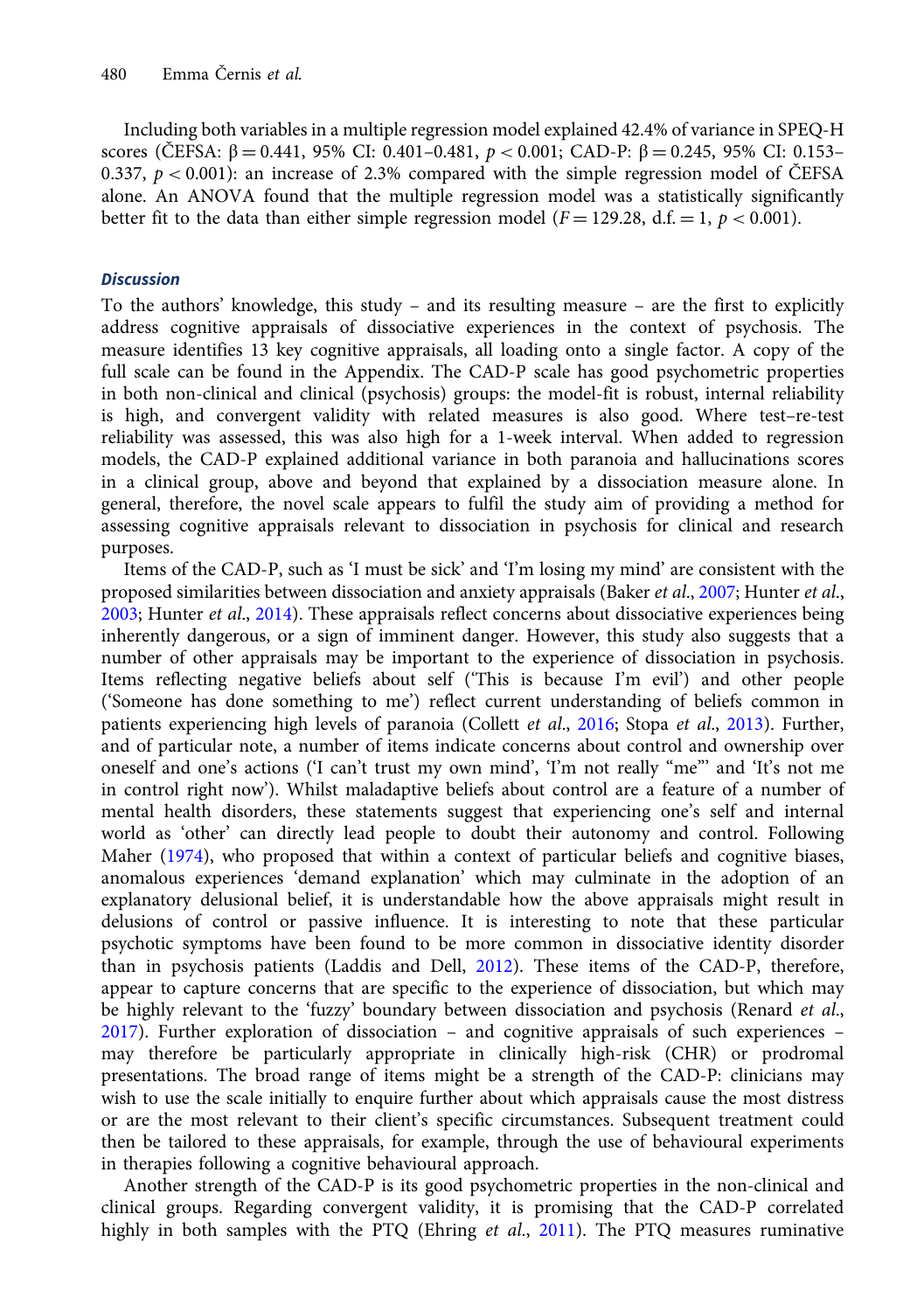negative thinking style, which may be expected to occur as a result of catastrophic cognitive appraisals. Rumination can also be seen as a form of intense internal focus, which Hunter and colleagues (Hunter et al., [2003](#page-12-0)) propose may be common in depersonalisation. The current study determined a correlational relationship between the cognitive appraisals of dissociation and rumination – however, our understanding of dissociation may benefit from research which seeks to determine direction of effect between the two constructs. The CAD-P may be a valuable tool for research such as this in studies using experimental designs, network analysis methods, and treatment outcome (mechanism) studies.

This utility was demonstrated in the current study by using the CAD-P to demonstrate that cognitive appraisals of dissociation explained additional variance in paranoia (persecution) and hallucinations over and above dissociation alone. Interestingly, there were differences between the results for hallucinations and paranoia. For paranoia, cognitive appraisals of dissociation explained approximately the same proportion of variance as FSA-dissociation. However, for hallucinations, cognitive appraisals of dissociation explained closer to half the proportion of variance as did FSA-dissociation. Tentatively, these findings could be interpreted as reflecting the robust relationship between dissociative experience and hallucinations (Longden *et al.*, [2020](#page-12-0)), and the importance of cognition in the development of paranoia (Freeman, [2016](#page-12-0)). A clinically relevant aim for future research may therefore be to explore the impact on psychotic symptoms of cognitive restructuring for appraisals of dissociation; in particular, whether this may be a mechanism to lessen positive psychotic symptoms. Exploration of these appraisals in relation to negative psychotic symptoms would also be of interest, particularly as many of the CAD-P items contain negative beliefs, or describe passive responses to dissociative experiences.

Limitations of the current study include the manner in which items were developed. As item development drew upon only 12 clinical interviews, it is possible that important cognitions were not elicited and therefore not added to the item pool. For example, cognitive appraisals regarding brain damage or functional impairment have been demonstrated as important in PTSD patients (Samuelson et al., [2017](#page-12-0)), and may also be relevant to dissociation or psychosis.

The sampling method presents another potential limitation of the current study. Whilst providing large sample sizes – a strength of the study that allowed for rigorous analysis – recruitment via Facebook advertisements in Part 1 resulted in a biased sample. The nonclinical samples were drawn from the general population of the UK only, and contained a very high proportion of female and White respondents, with notably high levels of selfreported ongoing mental health difficulties. It is likely that this is the result of self-selection bias due to the title and description of the study sample. Despite the large number of male respondents and respondents from a range of ethnic groups, the participant pool was therefore not representative of the general population. Due to the sampling method, participation was limited to those aged 18 or over. Further validation of the CAD-P in a younger age range would extend the utility of the scale. In particular, this is likely to be important in studies of participants with CHR presentations, where the age range might be expected to include people below the age of 18.

Finally, there are two methodological limitations. Test–re-test data were not collected from the clinical participants in Part 2. As a result, despite the strong test–re-test result in the non-clinical sample (Part 1), this property of the scale remains unknown in clinical contexts and requires further validation. Convergent validity of the CAD-P was assessed using only one dissociation measure. Analysis of validity using a broader range of dissociative measures (particularly the Dissociative Experiences Scale; Carlson and Putnam, [1993\)](#page-11-0) would also be beneficial.

Nonetheless, the CAD-P scale may prove to be a useful tool for researchers and clinicians to identify, assess and investigate cognitive appraisals in individuals with dissociation, especially in the context of psychosis.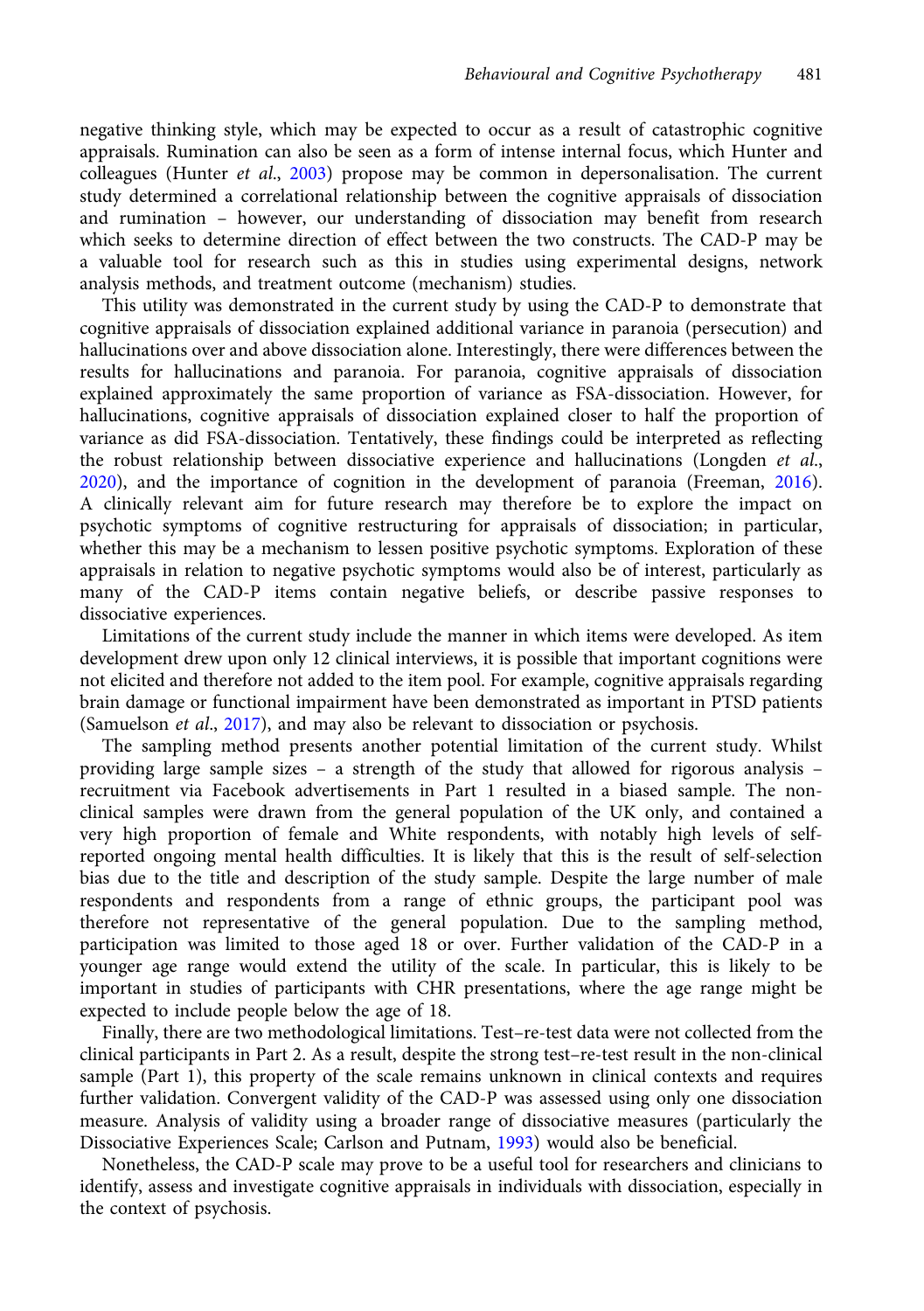<span id="page-11-0"></span>Supplementary material. To view supplementary material for this article, please visit: [https://doi.org/10.1017/](https://doi.org/10.1017/S1352465820000958) [S1352465820000958](https://doi.org/10.1017/S1352465820000958)

Acknowledgements. The authors would like to thank the 12 participants interviewed in the qualitative study from which the item pool was developed for sharing their experiences and expertise. We would like to thank the R&D and NIHR CRN staff within the many mental health trusts involved in the 'Exploring Unusual Feelings' study.

We would like to thank the following NHS trusts for participating: Avon and Wiltshire Mental Health Partnership NHS Trust; Black Country Healthcare NHS Foundation Trust; Barnet, Enfield & Haringey Mental Health NHS Trust; Birmingham and Solihull Mental Health NHS Foundation Trust; Berkshire Healthcare NHS Foundation Trust; Birmingham Women's and Children's NHS Foundation Trust; Camden and Islington NHS Foundation Trust; Central and North West London NHS Foundation Trust; Coventry and Warwickshire Partnership NHS Trust; Cambridge and Peterborough NHS Foundation Trust; Cornwall Partnership NHS Foundation Trust; Cheshire and Wirral Partnership NHS Foundation Trust; Cumbria, Northumberland, Tyne and Wear NHS Foundation Trust; Dorset Healthcare University NHS Foundation Trust; Dudley and Walsall Mental Health Partnership NHS Trust; Devon Partnership NHS Trust; East London NHS Foundation Trust; Gloucestershire Health and Care NHS Foundation Trust; Hertfordshire Partnership University NHS Foundation Trust; Humber Teaching NHS Foundation Trust; Kent and Medway NHS and Social Care Partnership Trust; Leicestershire Partnership NHS Trust; Midlands Partnership NHS Foundation Trust; Mersey Care NHS Foundation Trust; North East London Foundation Trust; North Staffordshire Combined Healthcare NHS Trust; Oxford Health NHS Foundation Trust; Pennine Care NHS Foundation Trust; Surrey and Borders Partnership NHS Foundation Trust; Sheffield Health & Social Care NHS Foundation Trust; Solent NHS Trust; Somerset Partnership NHS Foundation Trust; Southern Health NHS Foundation Trust; Tees, Esk and Wear Valleys NHS Foundation Trust; Worcestershire Health and Care NHS Trust; and West London NHS Trust.

Financial support. This study was funded by a Wellcome Trust Clinical Doctoral Fellowship awarded to E.Č. (102176/B/13/ Z). A.E. is funded by the Wellcome Trust (200796), the Oxford Health NIHR Biomedical Research Centre (BRC-1215-20005) and a NIHR Senior Fellowship. D.F. and J.B. are funded by an NIHR Research Professorship awarded to D.F. (RP-2014-05- 003). The views expressed are those of the authors and not necessarily those of the NHS, the NIHR or the Department of Health. The funders had no role in study design, data collection and analysis, decision to publish, or preparation of the manuscript.

#### Conflicts of interest. None.

Ethical statements. Authors abided by the Ethical Principles of Psychologists and Code of Conduct as set out by the BABCP and BPS. For Part 1 (non-clinical): the study received ethical approval from the Central University Research Ethics Committee of the University of Oxford (reference no. R61315/RE002). For Part 2 (clinical): the study received ethical approval from the NHS Health Research Authority, London (City & East) Research Ethics Committee (reference no. 19/LO/1394).

# References

- Bailey, T. D., & Brand, B. L. (2017). Traumatic dissociation: theory, research, and treatment. Clinical Psychology Science and Practice, 24, 170–185. doi: [10.1111/cpsp.12195](https://doi.org/10.1111/cpsp.12195)
- Baker, D., Hunter, E., Lawrence, E., David, A., Medford, N., & Sierra, M. (2007). Overcoming Depersonalisation and Feelings of Unreality: A Self-Help Guide Using Cognitive Behavioural Techniques. Hachette UK.

British Psychological Society (2017). Ethics Guidelines for Internet-Mediated Research. INF206/04.2017. Leicester: BPS.

Calati, R., Bensassi, I., & Courtet, P. (2017). The link between dissociation and both suicide attempts and non-suicidal selfinjury: meta-analyses. Psychiatry Research, 251, 103–114. doi: [10.1016/j.psychres.2017.01.035](https://doi.org/10.1016/j.psychres.2017.01.035)

Carlson, E. B., & Putnam, F. W. (1993). An update on the Dissociative Experiences Scale. Dissociation, 6, 16–27.

Černis, E., Beierl, E., Molodynski, A., Ehlers, A., & Freeman, D. (submitted). A new perspective and assessment measurement for common dissociative experiences: 'Felt Sense of Anomaly'.

- Černis, E., Chan, C., & Cooper, M. (2019). What is the relationship between dissociation and self-harming behaviour in adolescents? Clinical Psychology & Psychotherapy, 26, 328–338. doi: [10.1002/cpp.2354](https://doi.org/10.1002/cpp.2354)
- Černis, E., Dunn, G., Startup, H., Kingdon, D., Wingham, G., Pugh, K., Cordwell, J., Mander, H., & Freeman, D. (2014). Depersonalization in patients with persecutory delusions. Journal of Nervous and Mental Disease, 202, 752–758. doi: [10.1097/NMD.0000000000000185](https://doi.org/10.1097/NMD.0000000000000185)
- Černis, E., Freeman, D., & Ehlers, A. (2020). Describing the indescribable: a qualitative study of dissociative experiences in psychosis. PLoS One, 15, e0229091. doi: [10.1371/journal.pone.0229091](https://doi.org/10.1371/journal.pone.0229091)
- Clark, D. M. (1999). Anxiety disorders: why they persist and how to treat them. Behaviour Research and Therapy, 37, S5. doi: [10.1016/S0005-7967\(99\)00048-0](https://doi.org/10.1016/S0005-7967(99)00048-0)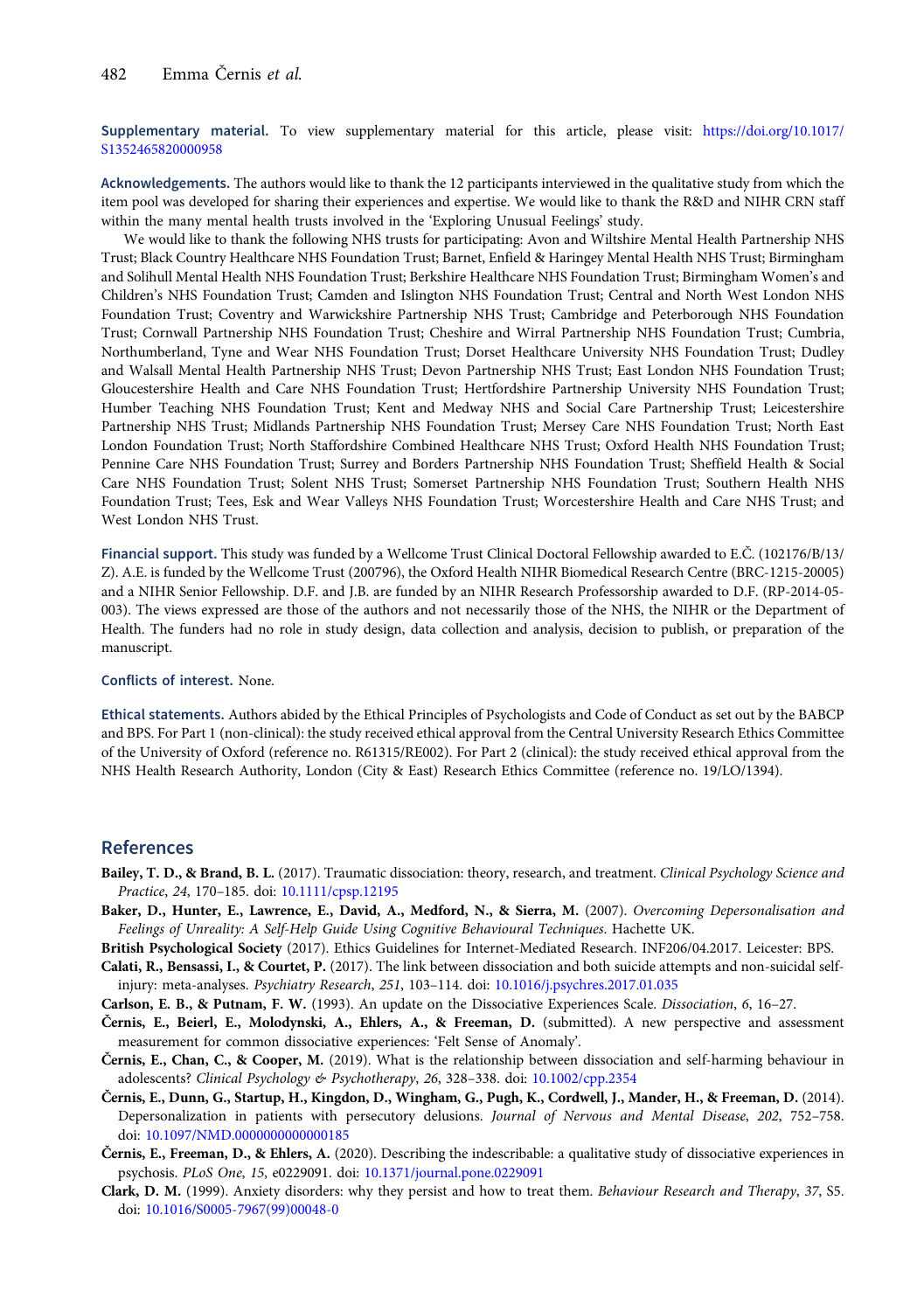- <span id="page-12-0"></span>Collett, N., Pugh, K., Waite, F., & Freeman, D. (2016). Negative cognitions about the self in patients with persecutory delusions: an empirical study of self-compassion, self-stigma, schematic beliefs, self-esteem, fear of madness, and suicidal ideation. Psychiatry Research, 239, 79–84. doi: [10.1016/j.psychres.2016.02.043](https://doi.org/10.1016/j.psychres.2016.02.043)
- Ehring, T., Zetsche, U., Weidacker, K., Wahl, K., Schönfeld, S., & Ehlers, A. (2011). The Perseverative Thinking Questionnaire (PTQ): validation of a content-independent measure of repetitive negative thinking. Journal of Behavior Therapy and Experimental Psychiatry, 42, 225–232. doi: [10.1016/j.jbtep.2010.12.003](https://doi.org/10.1016/j.jbtep.2010.12.003)
- Freeman, D. (2016). Persecutory delusions: a cognitive perspective on understanding and treatment. The Lancet Psychiatry, 3, 685–692. doi: [10.1016/S2215-0366\(16\)00066-3](https://doi.org/10.1016/S2215-0366(16)00066-3)
- Freeman, D., Loe, B. S., Kingdon, D., Startup, H., Molodynski, A., Rosebrock, L., Brown, P., Sheaves, B., Waite, F., & Bird, J. C. (2019). The revised Green et al., Paranoid Thoughts Scale (R-GPTS): psychometric properties, severity ranges, and clinical cut-offs. Psychological Medicine, 1–10. doi: [10.1017/S0033291719003155](https://doi.org/10.1017/S0033291719003155)
- Freeman, D., Startup, H., Dunn, G., Černis, E., Wingham, G., Pugh, K., Cordwell, J., & Kingdon, D. (2013). The interaction of affective with psychotic processes: a test of the effects of worrying on working memory, jumping to conclusions, and anomalies of experience in patients with persecutory delusions. Journal of Psychiatric Research, 47, 1837–1842. doi: [10.1016/j.psychires.2013.06.016](https://doi.org/10.1016/j.psychires.2013.06.016)
- Garety, P. A., Kuipers, E., Fowler, D., Freeman, D., & Bebbington, P. E. (2001). A cognitive model of the positive symptoms of psychosis. Psychological Medicine, 31, 189–95. doi: [10.1017/s0033291701003312](https://doi.org/10.1017/s0033291701003312)
- Hunter, E. C. M., Phillips, M. L., Chalder, T., Sierra, M., & David, A. S. (2003). Depersonalisation disorder: a cognitivebehavioural conceptualisation. Behaviour Research and Therapy, 41, 1451–1467. doi: [10.1016/S0005-7967\(03\)00066-4](https://doi.org/10.1016/S0005-7967(03)00066-4)
- Hunter, E. C. M., Salkovskis, P. M., & David, A. S. (2014). Attributions, appraisals and attention for symptoms in depersonalisation disorder. Behaviour Research and Therapy, 53, 20–29. doi: [10.1016/j.brat.2013.11.005](https://doi.org/10.1016/j.brat.2013.11.005)
- Kennedy, F., Kennerley, H., & Pearson, D. (eds) (2013). Cognitive Behavioural Approaches to the Understanding and Treatment of Dissociation (pp. 1–16). New York, USA: Routledge.
- Laddis, A., & Dell, P. F. (2012). Dissociation and psychosis in dissociative identity disorder and schizophrenia. Journal of Trauma & Dissociation, 4, 397–413. doi: [10.1080/15299732.2012.664967](https://doi.org/10.1080/15299732.2012.664967)
- Longden, E., Branitsky, A., Moskowitz, A., Berry, K., Bucci, S., & Varese, F. (2020). The relationship between dissociation and symptoms of psychosis: a meta-analysis. Schizophrenia Bulletin, sbaa037. doi: 10.1093/schbul/sba037
- Lyssenko, L., Schmahl, C., Bockhacker, L., Vonderlin, R., Bohus, M., & Kleindienst, N. (2018). Dissociation in psychiatric disorders: a meta-analysis of studies using the Dissociative Experiences Scale. American Journal of Psychiatry, 175, 37–46. doi: [10.1176/appi.ajp.2017.17010025](https://doi.org/10.1176/appi.ajp.2017.17010025)
- Maher, B. A. (1974). Delusional thinking and perceptual disorder. Journal of Individual Psychology, 30, 98-113.
- Qualtrics (2018). [online software]. USA: Provo, Utah. Retrieved from: [www.qualtrics.com](https://www.qualtrics.com)
- R Core Team (2018, 2020) R: A Language and Environment for Statistical Computing. R Foundation for Statistical Computing. Retrieved from: <http://www.R-project.org/>
- Renard, S. B., Huntjens, R. J., Lysaker, P. H., Moskowitz, A., Aleman, A., & Pijnenborg, G. H. (2017). Unique and overlapping symptoms in schizophrenia spectrum and dissociative disorders in relation to models of psychopathology: a systematic review. Schizophrenia Bulletin, 43, 108–121. doi: [10.1093/schbul/sbw063](https://doi.org/10.1093/schbul/sbw063)
- Revelle, W. (2018, 2019) psych: Procedures for Personality and Psychological Research, Northwestern University, Evanston, Illinois, USA. <https://CRAN.R-project.org/package> = psych
- Ronald, A., Sieradzka, D., Cardno, A. G., Haworth, C. M. A., McGuire, P., & Freeman, D. (2013). Characterization of psychotic experiences in adolescence using the Specific Psychotic Experiences Questionnaire: findings from a study of 5000 16-year-old twins. Schizophrenia Bulletin, 40, 868–877. doi: [10.1093/schbul/sbt106](https://doi.org/10.1093/schbul/sbt106)
- Rosseel, Y. (2018, 2019). lavaan: an R Package for Structural Equation Modeling. Journal of Statistical Software, 48, 1-36. <http://www.jstatsoft.org/v48/i02/>
- Samuelson, K. W., Bartel, A., Valadez, R., & Jordan, J. T. (2017). PTSD symptoms and perception of cognitive problems: the roles of posttraumatic cognitions and trauma coping self-efficacy. Psychological Trauma: Theory, Research, Practice, and Policy, 9, 537–544. doi: [10.1037/tra0000210](https://doi.org/10.1037/tra0000210)
- Stopa, L., Denton, R., Wingfield, M., & Newman Taylor, K. (2013). The fear of others: a qualitative analysis of interpersonal threat in social phobia and paranoia. Behavioural and Cognitive Psychotherapy, 41, 188–209. doi: [10.1017/](https://doi.org/10.1017/S1352465812000422) [S1352465812000422](https://doi.org/10.1017/S1352465812000422)
- van Buuren, S., & Groothuis-Oudshoorn, K. (2011, 2020). mice: Multivariate Imputation by Chained Equations in R. Journal of Statistical Software, 45, 1–67. <https://www.jstatsoft.org/v45/i03/>